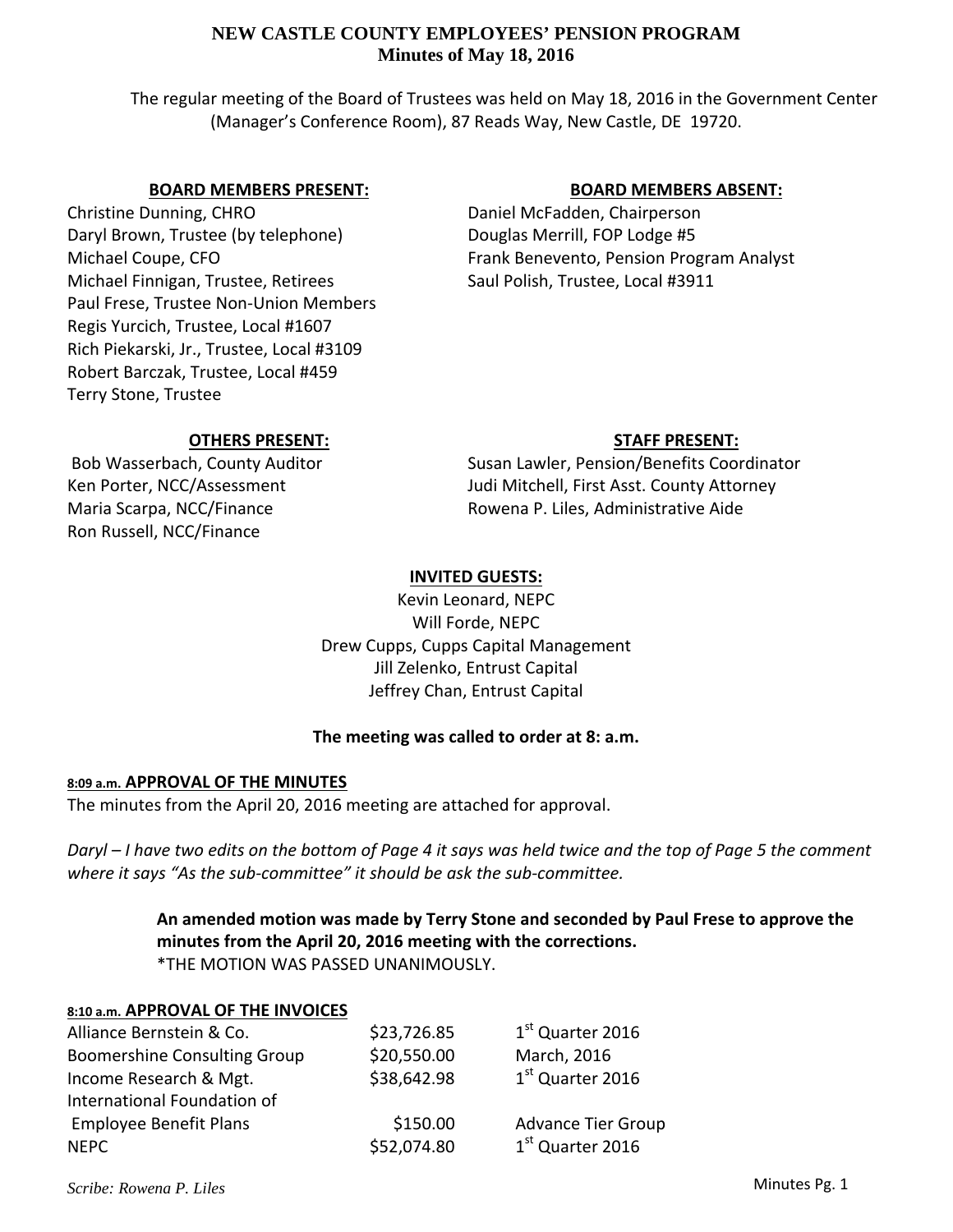# **NEW CASTLE COUNTY EMPLOYEES' PENSION PROGRAM Minutes of May 18, 2016**

### **APPROVAL OF THE INVOICES**

**A motion was made by Terry Stone and seconded by Rich Piekarski to approve the payment of invoices.**

\*THE MOTION WAS PASSED UNANIMOUSLY.

## **8:10 a.m. COORDINATOR'S REPORT by Susan Lawler**

 $\triangleright$  Gross Payroll and Employer Contributions for the month of April 30, 2016.

#### **8:10 a.m. APPROVAL OF THE APPLICATIONS FOR BENEFITS Service Retirements**

| Service Retirements     |            |                |        |
|-------------------------|------------|----------------|--------|
| <b>William Driscoll</b> | \$1,369.35 | May 2, 2016    | RetGen |
| Daniel E. Conner        | \$3,961.29 | July 9, 2016   | RetGen |
| Tamera Piectrazak       | \$4,117.90 | May 7, 2016    | RetGen |
| Suzanne Obusek          | \$2,060.31 | July 2, 2016   | RetGen |
| Sammy R. Sulpizio       | \$2,106.00 | May 14, 2016   | PenPln |
| Eric Lindell            | \$3,902.35 | May 8, 2016    | PenPln |
| Patricia Woods          | \$4,146.98 | May 21, 2016   | RetGen |
| Angela T. Welker        | \$190.00   | April 15, 2016 | SCGPen |
|                         |            |                |        |

**A motion was made by Christine Dunning and seconded by Terry Stone to approve the service retirements.**

\*THE MOTION WAS PASSED UNANIMOUSLY.

## **8:11 a.m. DELPEN Retirements (For Informational Purposes Only)**

| <b>Name</b>        | <b>Effective</b> |
|--------------------|------------------|
| Joseph Ragan       | 05/09/2016       |
| Stephen DiVirgilio | 04/13/2016       |
| Irvin W. Watson    | 05/03/2016       |

### **8:11 a.m. APPROVAL OF THE LUMP SUM BENEFITS**

| Geraldine L. Wood (Virginia Lovett)    | \$748.62 | RetGen |
|----------------------------------------|----------|--------|
| Kathleen McMichael (Virginia Lovett)   | \$748.62 | RetGen |
| E. Clark Beck, Jr. (Lillian Kleveland) | \$910.52 | RetGen |
| Rebecca Elliott (Lillian Kleveland)    | \$910.52 | RetGen |

**A motion was made by Paul Frese and seconded by Terry Stone to approve the lump sum benefits.**

\*THE MOTION WAS PASSED UNANIMOUSLY.

### **8:12 a.m. OLD BUSINESS**

 $\triangleright$  Unconstrained Investment Manager Selection – Kevin Leonard, NEPC – Distributed a copy of the Meeting Materials Booklet dated May 18, 2016, and the 48 Hour Letter: Crestline Offshore Fund Ltd., Crestline Partners L.P. and Crestline ERISA Fund Ltd for review.